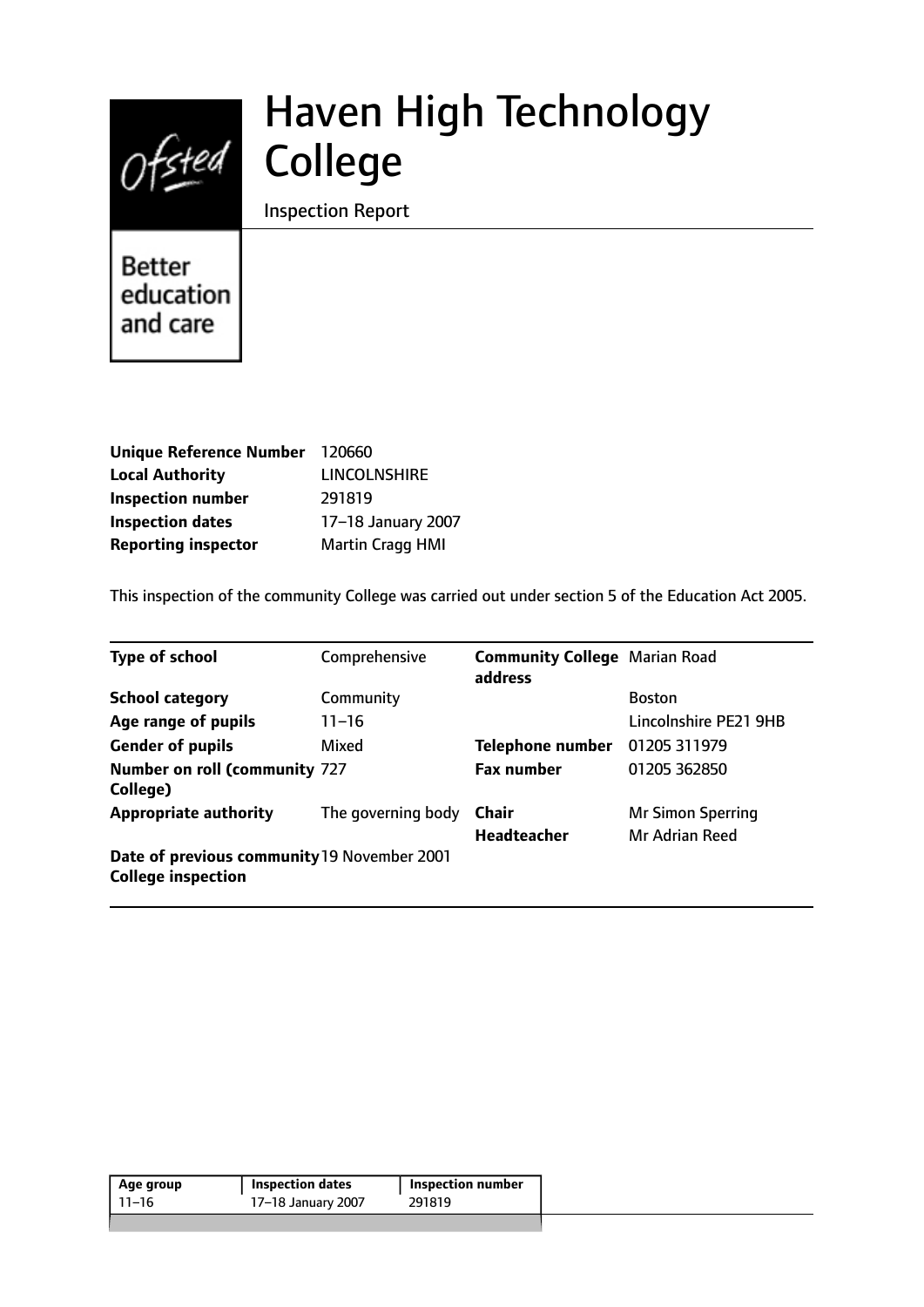© Crown copyright 2007

Website: www.ofsted.gov.uk

This document may be reproduced in whole or in part for non-commercial educational purposes, provided that the information quoted is reproduced without adaptation and the source and date of publication are stated.

Further copies of this report are obtainable from the community College. Under the Education Act 2005, the community College must provide a copy of this report free of charge to certain categories of people. A charge not exceeding the full cost of reproduction may be made for any other copies supplied.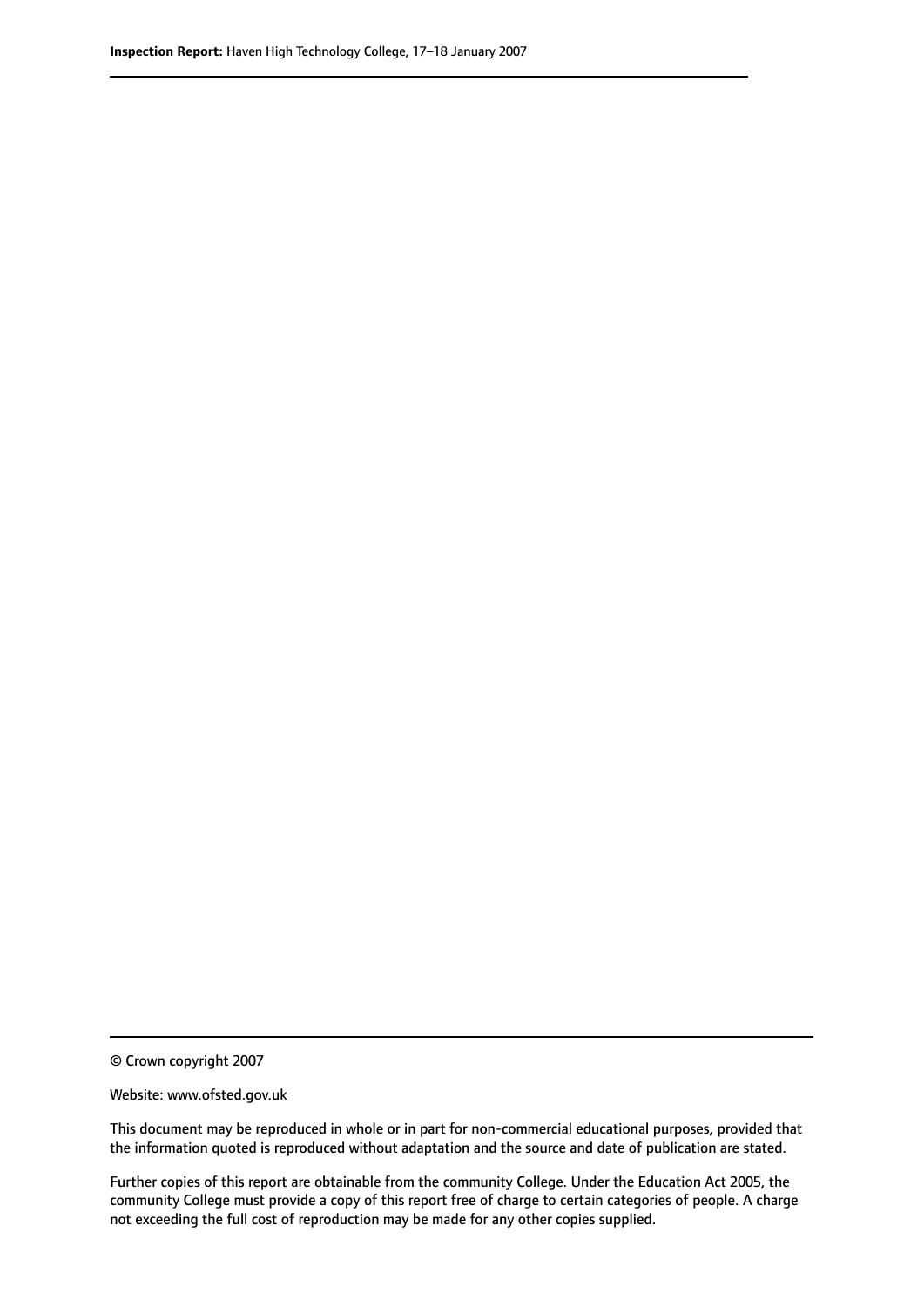# **Introduction**

The inspection was carried out by one of Her Majesty's Inspectors and three Additional Inspectors.

## **Description of the community College**

This is a smaller than average comprehensive college in a selective area where up to a third of pupils attend local grammar schools. It serves an area of Boston with high levels of deprivation. The proportions of pupils eligible for free school meals, with learning difficulties or disabilities or with a statement of special educational needs (SEN) are above the national average. An increasing number of pupils come from minority ethnic groups and more than one in ten pupils speak English as an additional language (EAL). A higher than average number of pupils move into the college each year. The college has had joint specialist technology status with a local grammar school since 2002. It is a full service extended school and is in a federation with a local primary school.

## **Key for inspection grades**

| Outstanding  |
|--------------|
| Good         |
| Satisfactory |
| Inadequate   |
|              |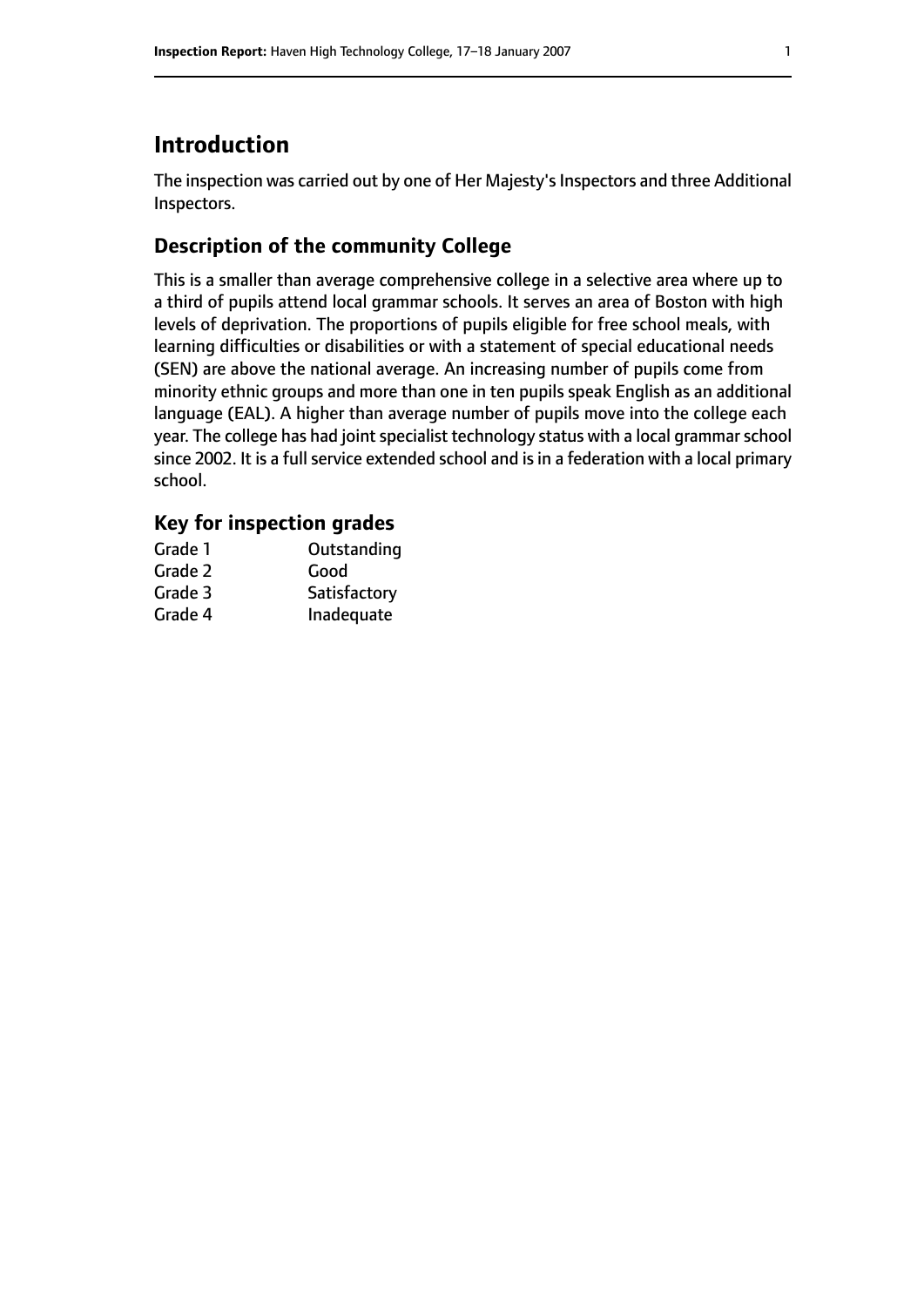# **Overall effectiveness of the community College**

#### **Grade: 2**

The college provides a good education for its pupils, with some particular areas of strength. The college's evaluation of its work is good, drawing on regular and rigorous reviews which are soundly based on the analysis of pupils' performance. Inspectors agree with the college's judgement of its work. The headteacher, governors and senior staff set a very clear direction for the college, and future development is thoroughly planned according to an agreed vision. All staff share the vision established for the college. The strategies developed to improve pupils' attainment have been successful and achievement is good. Standards are rising and, by the end of Year 11, progress is good. As yet, progress to the end of Year 9 is slower and standards remain below average, particularly in English and science. The college works hard to provide for pupils with a very wide range of needs and ensures that they make good progress.

Pupils generally behave well and understand the need to adopt healthy and safe lifestyles. However, although attendance has improved as a result of a strong focus by college staff, it is still too low to ensure continuity of learning for some pupils. Pupils' views are successfully taken into account, particularly through the College Council and questionnaire responses. Teaching and learning are good overall. Generally, pupils are challenged and enjoy their lessons. However, there is some inconsistency in teachers' planning to develop pupils' literacy skills and in the use of marking to help pupils improve their work. The curriculum offered to Years 10 and 11 is broad and caters very well for a wide range of needs. There are good opportunities for pupils to take part in additional activities and a very good programme to support study out of lesson times. Technology specialist status has expanded the college's facilities, particularly in information and communication technology (ICT), and has raised expectations generally. The use of non-teachers in pastoral support roles enables rapid response to pupils' problems. However, as yet, tutor time is not used consistently enough to ensure that pupils are ready to make the most of their lessons.

There is increasingly good liaison with primary schools, greatly assisted by the recent federation with a local school. The college has outstanding partnerships with a range of other schools, organisations and agencies which successfully promote the well-being and achievement of pupils. In particular, the provision of extended school services on site is already improving the accessibility and responsiveness of support to pupils and families from other professionals. Senior leadership of the college is very good. Senior staff and subject leaders have good systems for evaluating performance in their areas of responsibility and know their strengths and weaknesses. The college has made good progress on most of the issues from its last inspection and substantial improvement recently so that it provides good value for money. There is good capacity to improve further.

## **What the community College should do to improve further**

• Improve standards and rates of progress at Key Stage 3, particularly in English and science.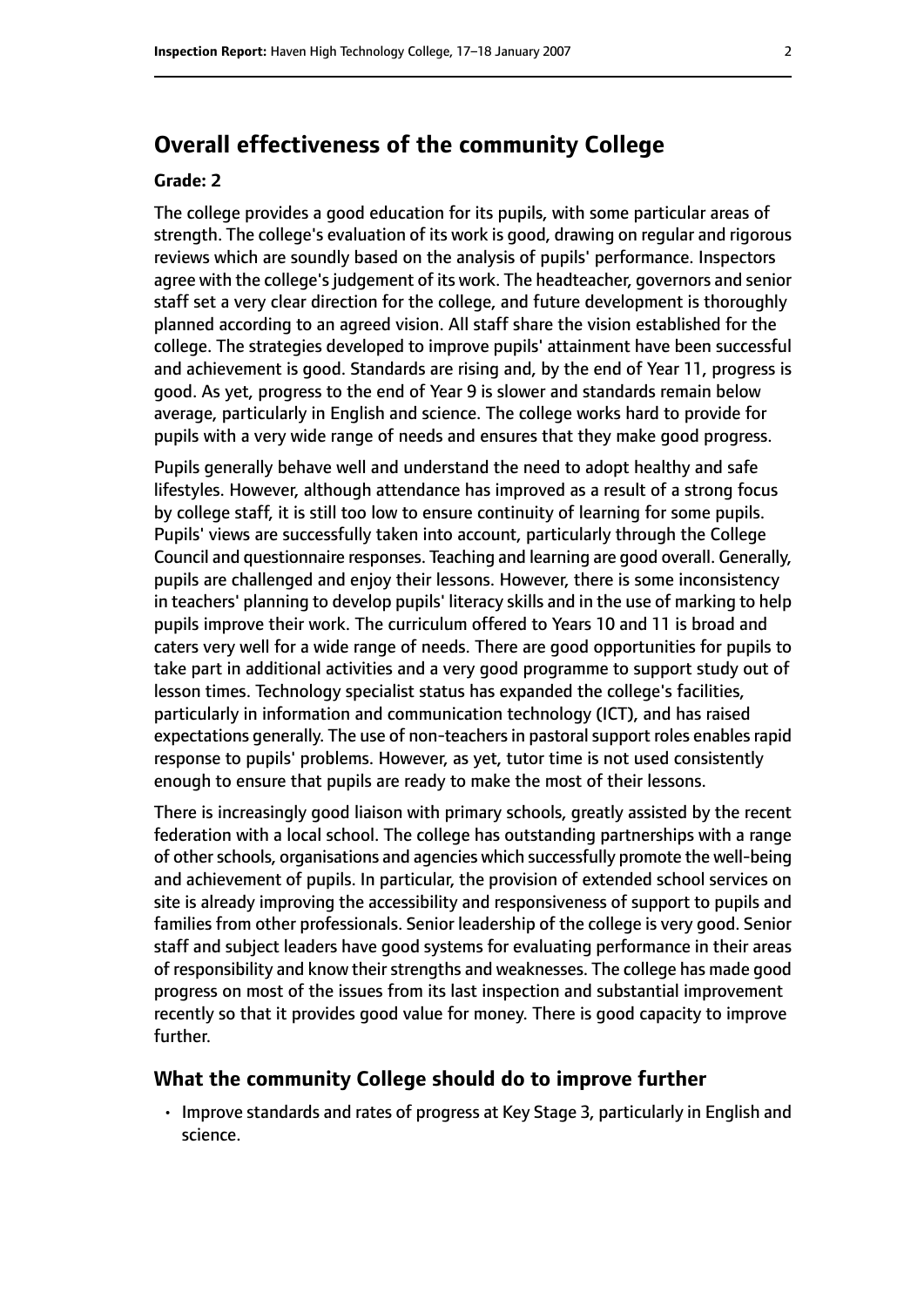- Ensure that all teachers plan lessons carefully to develop pupils' literacy skills and use assessment effectively to help pupils improve their work.
- Further improve attendance rates to ensure better continuity in pupils' learning.
- Make more effective use of tutor time to prepare pupils for their lessons.

## **Achievement and standards**

## **Grade: 2**

Pupils' achievement is good. They enter the college with attainment which is below average, especially in English. Around one third of pupils join the college after the beginning of Year 7, many with little or no English. By the end of Year 9, pupils achieve standards which are below average, particularly in English and science, but are improving in line with the rate seen nationally. By the end of Year 11 pupils achieve standards which are below average overall but broadly average for the proportion achieving five or more GCSE passes and at least one GCSE pass. These results have improved significantly in the last two years. Pupils make satisfactory progress by the end of Year 9 and good progress by the end of Year 11. Pupils with learning difficulties or disabilities also make good progress. Those for whom English is an additional language make progress at least in line with expectations and often better. Pupils are set challenging targets and most achieve or exceed them.

## **Personal development and well-being**

#### **Grade: 2**

Pupils' personal development and well-being are good. Most have positive attitudes, enjoy college and feel valued. Pupils agree that bullying istaken seriously and followed up promptly, and say that they feel safe. Behaviour is generally good in lessons and around the college. However, a small minority of pupils disrupt the learning of others in a few lessons where teaching is less effective. The college has worked hard to improve attendance, which is now satisfactory, but this remains a priority in order to ensure continuity in pupils' learning. Pupils are well aware of the importance of adopting healthy lifestyles, including their choice of food at lunchtime. Pupils acquire a good understanding of moral and ethical issues across subjects and in assemblies. Spiritual development, a weakness at the time of the previous inspection, is now satisfactory. It is very well developed through assemblies, but the 'Thought for the Day' programme is not consistently implemented in tutor time. The cultural backgrounds of groups of pupils are suitably celebrated through festivals and displays. There is a good level of awareness of the needs of others through recent projects to help children in Africa and improve the grounds of a local residential home. The college effectively takes account of pupils' views, with improvements made to the dining room and toilets following suggestions from the College Council and questionnaires. Pupils develop satisfactory skills to help them prepare for their future economic well-being.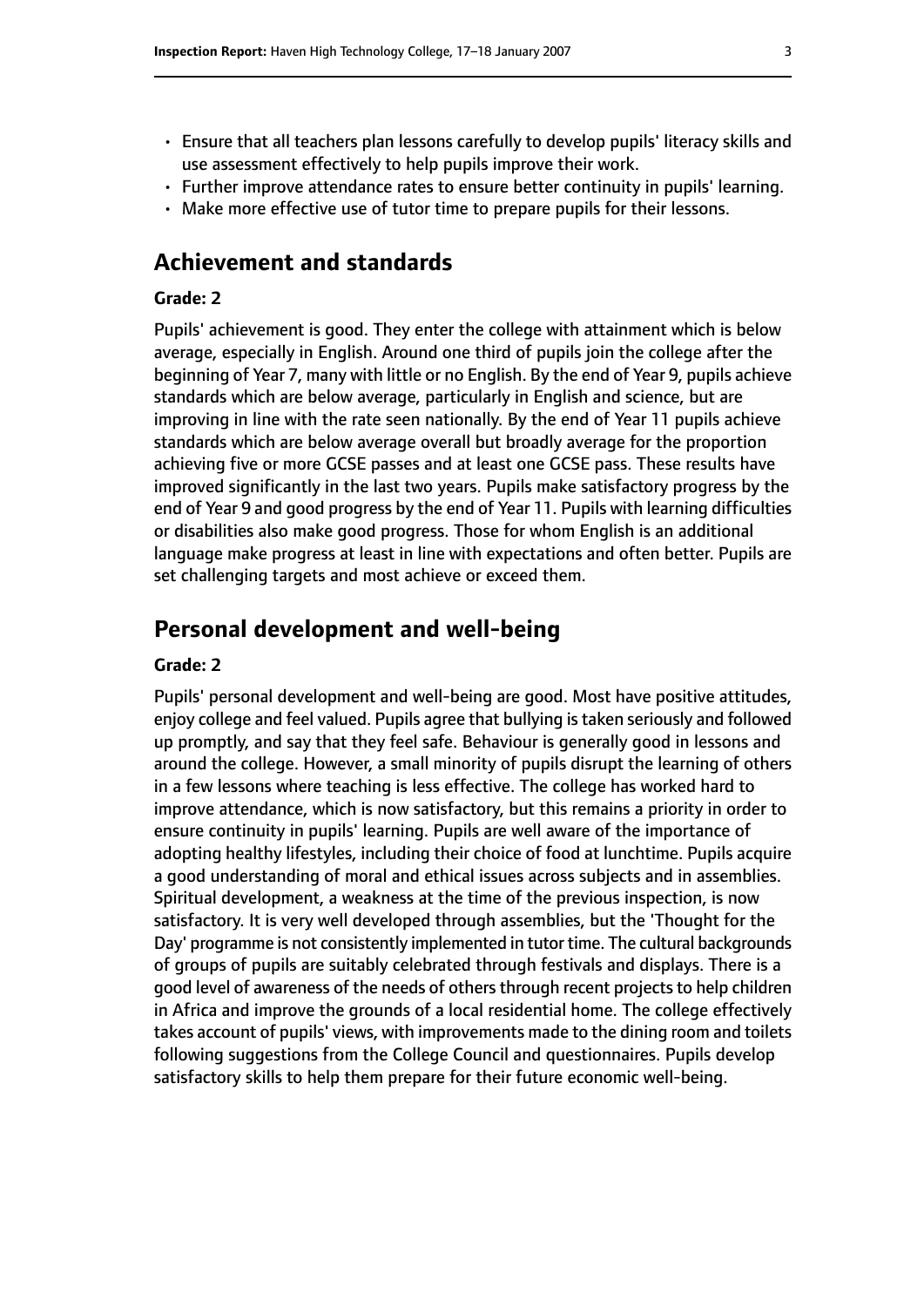# **Quality of provision**

## **Teaching and learning**

#### **Grade: 2**

Teaching and learning are good. Teachers have a good knowledge of their subjects and relationships with pupils are strong. Most lessons are planned thoroughly, set a challenging pace and use skilful questioning to involve pupils fully in their learning. Interesting resources, including new technologies, are used effectively and work is well matched to pupils' abilities. Teaching assistants provide effective support to pupils with specific needs. As a result, pupils of all abilities enjoy their learning and participate enthusiastically, although teachers' planning does not always give enough attention to developing pupils' literacy. In a few less successful lessons, the main activity is too long or is unstructured so that some pupils find it difficult to maintain their concentration or find the tasks too challenging. Assessment is often used well in lessons, providing a very clear understanding of what pupils need to do to improve. The quality of marking, however, is inconsistent; while much is very good, some comments are not clear enough to ensure that pupils know precisely how to achieve their targets.

## **Curriculum and other activities**

#### **Grade: 2**

The quality of the curriculum is good. Statutory requirements are fulfilled and the curriculum is responsive to pupils' needs. The Key Stage 4 curriculum, a weakness at the time of the last inspection, now provides pupils with a good range of choices and is highly valued by them. The addition of salon services and motor vehicle courses has extended the good range of vocational provision on site. Disaffected pupils receive appropriate learning opportunities, including literacy and numeracy qualifications. There is a successful work experience programme in Year 10 which prepares pupils well for their future working lives. As yet, the successful curriculum strategies in Key Stage 4 have not been applied to the curriculum in Key Stage 3, where pupils' progress is satisfactory. Technology college status is having a positive effect in improving facilities and raising expectations. In addition, the Haven Online ICT centre has helped the college to cater for the learning needs of parents and the community. The range of visits and special events enrich the curriculum well. There is a very good programme of study support outside lessons. A variety of extra-curricular activities provide for a wide range of interests, making a good contribution to the pupils' enjoyment of learning and to their personal development. Music is a particularly strong area, with pupils able to access free instrumental tuition.

## **Care, guidance and support**

#### **Grade: 2**

The college provides good care, guidance and support, with some outstanding features. Vulnerable pupils are monitored carefully. Liaison between the college and outside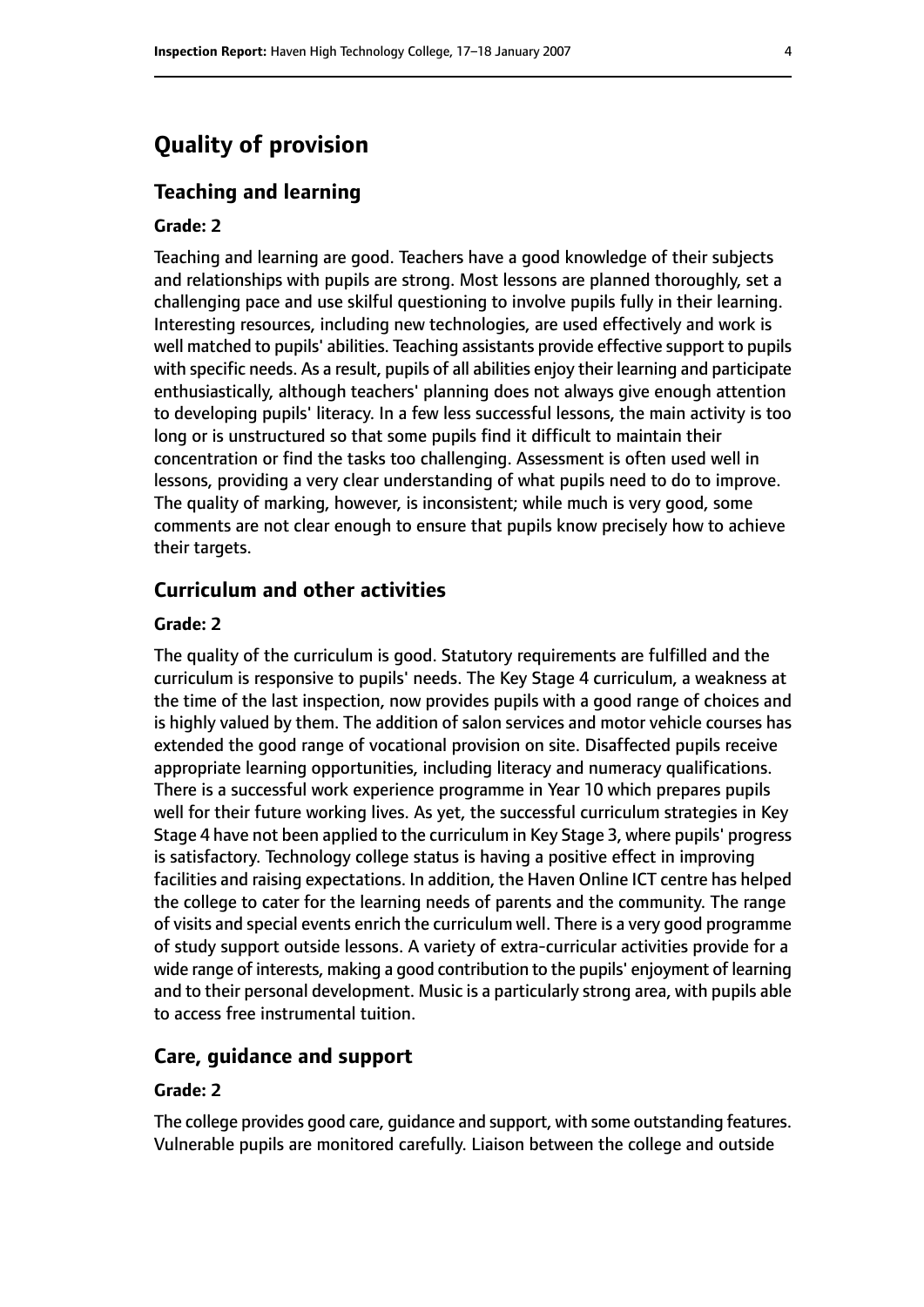agencies is highly effective and there is some excellent provision to support pupils and families, such as the Child and Family Counsellor. The location of multi-agency services on-site has enabled rapid and very effective response to pupils' problems. The non-teaching pastoral team follow up concernsregarding behaviour and attendance quickly and effectively. Good systems are in place for tracking pupils' progress and identifying those who are underachieving, as well as those who are doing well. Success is celebrated in the college and shared promptly with families. Tutor time, however, is used inconsistently to ensure that pupils are ready for their lessons. Child protection procedures are clear and robust. There is good support for pupils with learning difficulties. Pupils at an early stage of learning English are well supported both in small groups for specific tuition and in class. Learning mentors provide effective support for targeted pupils. The college keeps parents and carers regularly informed about their child's progress and pupils are knowledgeable about their future options.

## **Leadership and management**

### **Grade: 2**

Leadership and management are good. The headteacher and senior staff have a clear vision for the college and provide very good strategic direction, which is demonstrated in the improvements made in recent years. The monitoring of progress and evaluation of performance by senior staff and subject leaders is thorough and accurate. Appropriate areas for improvement are identified and prompt action taken to respond to weaknesses. The college has implemented innovative and effective approaches in the curriculum and pastoral system, improving pupils' achievement, particularly at Key Stage 4. As yet there has been slower improvement at Key Stage 3. Senior leaders have a very accurate picture of strengths and weaknesses in teaching and learning and have implemented effective strategies to continue improving its quality. However, there are inconsistencies in teachers' planning and marking which require further action. The leadership and management of subjects are good. The care and guidance systems are managed well. There is good provision for pupils with a wide range of specific needs. Teaching and other staff are allocated efficiently and used constructively in suitable roles. There are outstanding partnerships with a wide range of schools, organisations and services with the result that resources are very well managed and facilities constantly improve. Governors are closely involved with the work of the college and have good systems for holding staff to account. The college has made consistent progress in most of the areas identified in its last inspection, especially in the curriculum offered to Years 10 and 11 and in provision for ICT, and has good capacity to improve further.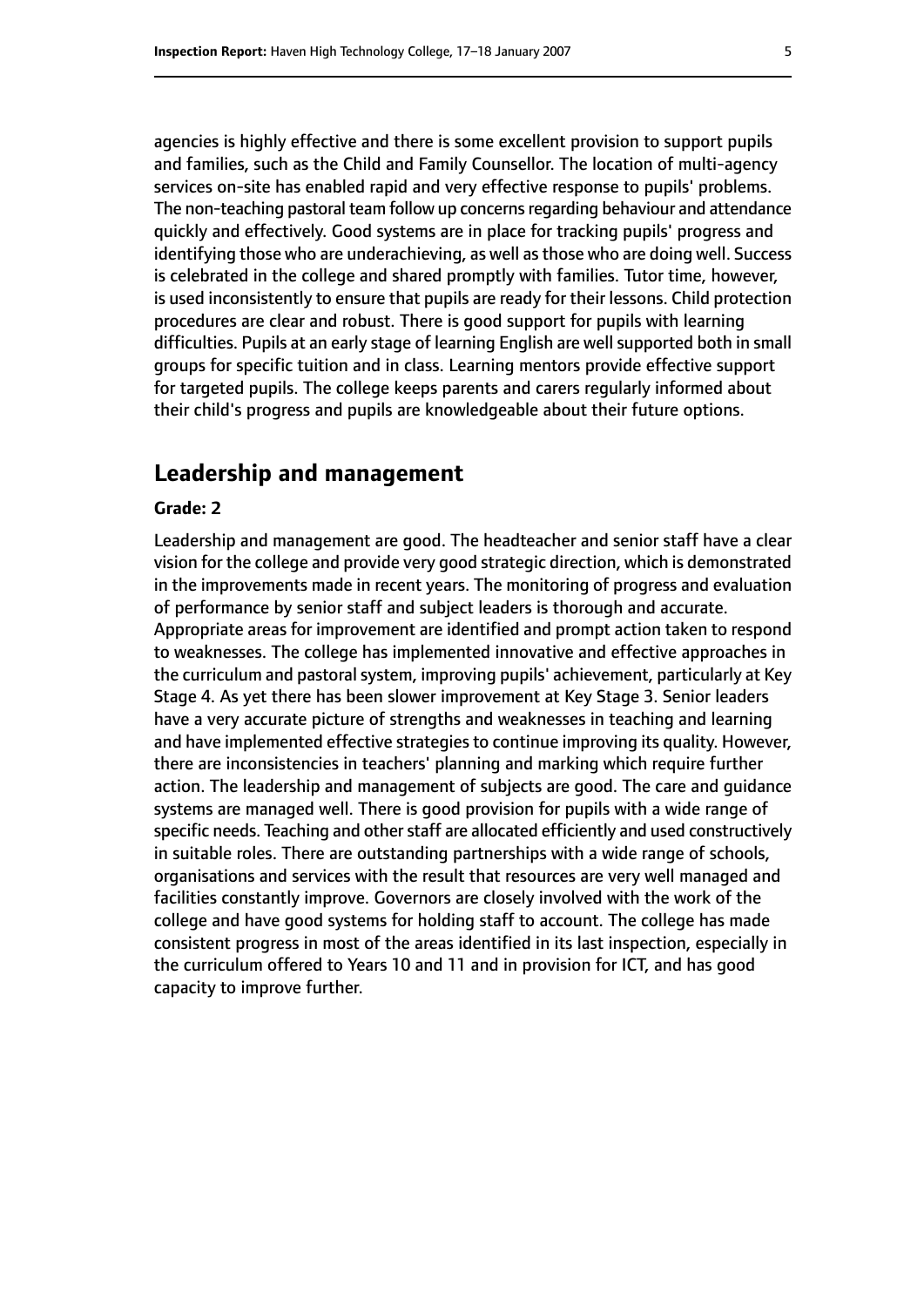**Any complaints about the inspection or the report should be made following the procedures set out inthe guidance 'Complaints about school inspection', whichis available from Ofsted's website: www.ofsted.gov.uk.**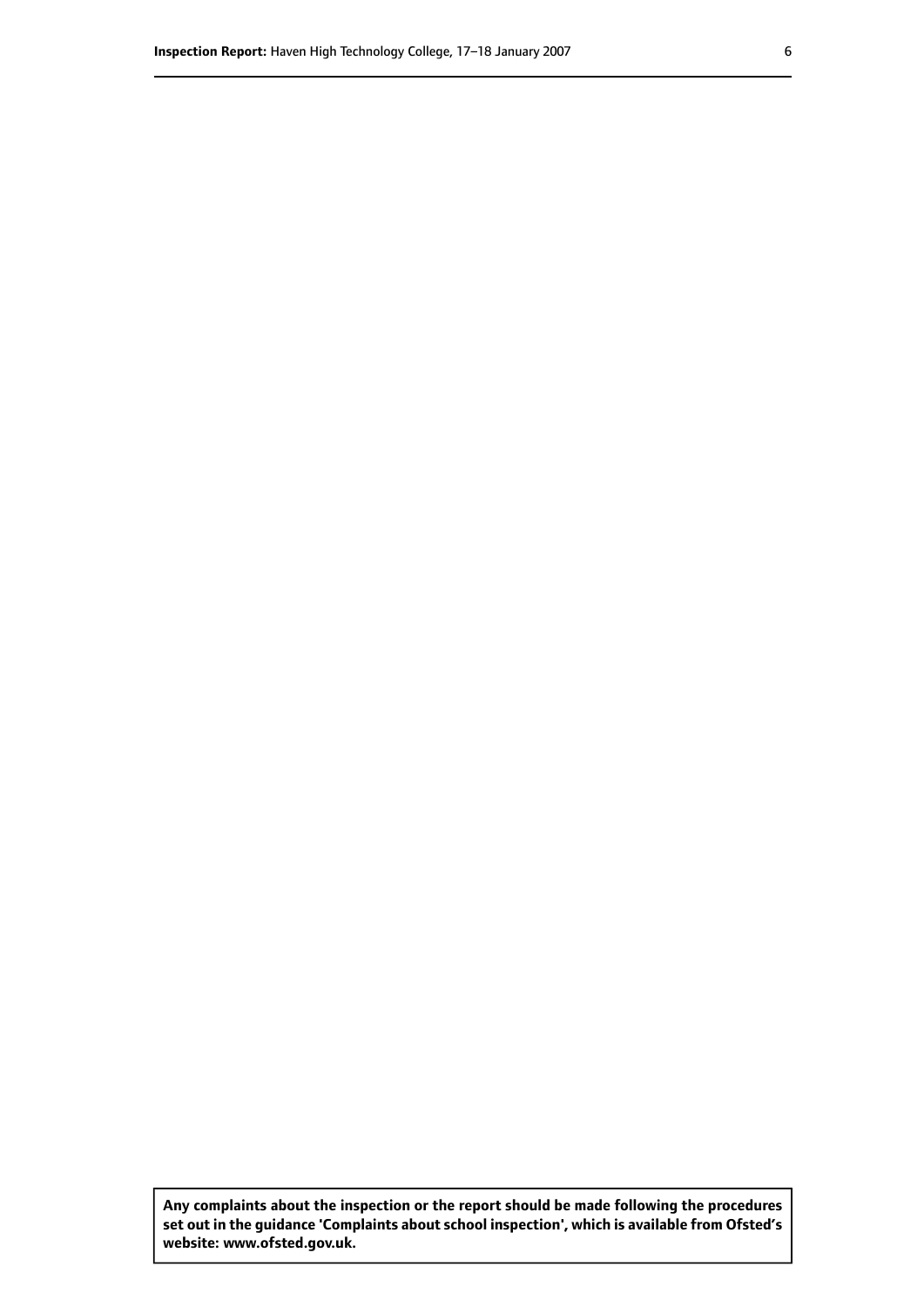# **Inspection judgements**

| Key to judgements: grade 1 is outstanding, grade 2 good, grade 3 satisfactory, and grade 4<br>inadeauate | Community<br><b>College</b><br><b>Overall</b> |
|----------------------------------------------------------------------------------------------------------|-----------------------------------------------|
|                                                                                                          |                                               |

# **Overall effectiveness**

| How effective, efficient and inclusive is the provision of education, integrated<br>care and any extended services in meeting the needs of learners? |     |
|------------------------------------------------------------------------------------------------------------------------------------------------------|-----|
| How well does the community College work in partnership with others to<br>promote learners' well-being?                                              |     |
| The effectiveness of the community College's self-evaluation                                                                                         |     |
| The capacity to make any necessary improvements                                                                                                      |     |
| Effective steps have been taken to promote improvement since the last<br>inspection                                                                  | Yes |

## **Achievement and standards**

| How well do learners achieve?                                                                               |  |
|-------------------------------------------------------------------------------------------------------------|--|
| The standards <sup>1</sup> reached by learners                                                              |  |
| How well learners make progress, taking account of any significant variations between<br>groups of learners |  |
| How well learners with learning difficulties and disabilities make progress                                 |  |

# **Personal development and well-being**

| How good is the overall personal development and well-being of the<br>learners?                                  |  |
|------------------------------------------------------------------------------------------------------------------|--|
| The extent of learners' spiritual, moral, social and cultural development                                        |  |
| The behaviour of learners                                                                                        |  |
| The attendance of learners                                                                                       |  |
| How well learners enjoy their education                                                                          |  |
| The extent to which learners adopt safe practices                                                                |  |
| The extent to which learners adopt healthy lifestyles                                                            |  |
| The extent to which learners make a positive contribution to the community                                       |  |
| How well learners develop workplace and other skills that will contribute to<br>their future economic well-being |  |

## **The quality of provision**

| How effective are teaching and learning in meeting the full range of the<br>  learners' needs?                             |  |
|----------------------------------------------------------------------------------------------------------------------------|--|
| $\mid$ How well do the curriculum and other activities meet the range of needs $\mid$<br>$\mid$ and interests of learners? |  |
| How well are learners cared for, quided and supported?                                                                     |  |

 $^1$  Grade 1 - Exceptionally and consistently high; Grade 2 - Generally above average with none significantly below average; Grade 3 - Broadly average to below average; Grade 4 - Exceptionally low.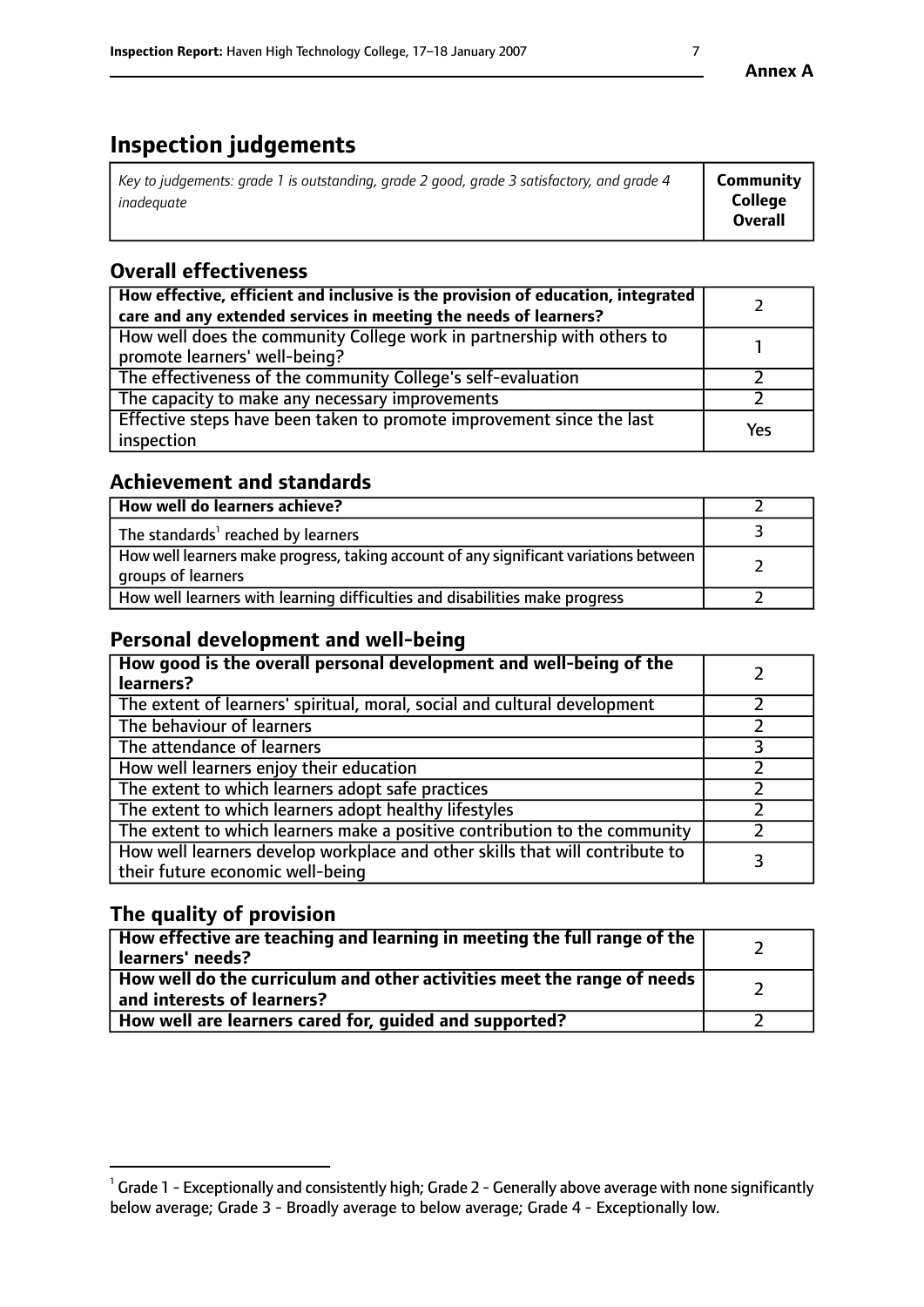# **Leadership and management**

| How effective are leadership and management in raising achievement<br>and supporting all learners?                                              |           |
|-------------------------------------------------------------------------------------------------------------------------------------------------|-----------|
| How effectively leaders and managers at all levels set clear direction leading<br>to improvement and promote high quality of care and education |           |
| How effectively performance is monitored, evaluated and improved to meet<br>challenging targets                                                 |           |
| How well equality of opportunity is promoted and discrimination tackled so<br>that all learners achieve as well as they can                     |           |
| How effectively and efficiently resources, including staff, are deployed to<br>achieve value for money                                          |           |
| The extent to which governors and other supervisory boards discharge their<br>responsibilities                                                  |           |
| Do procedures for safequarding learners meet current government<br>requirements?                                                                | Yes       |
| Does this community College require special measures?                                                                                           | No        |
| Does this community College require a notice to improve?                                                                                        | <b>No</b> |